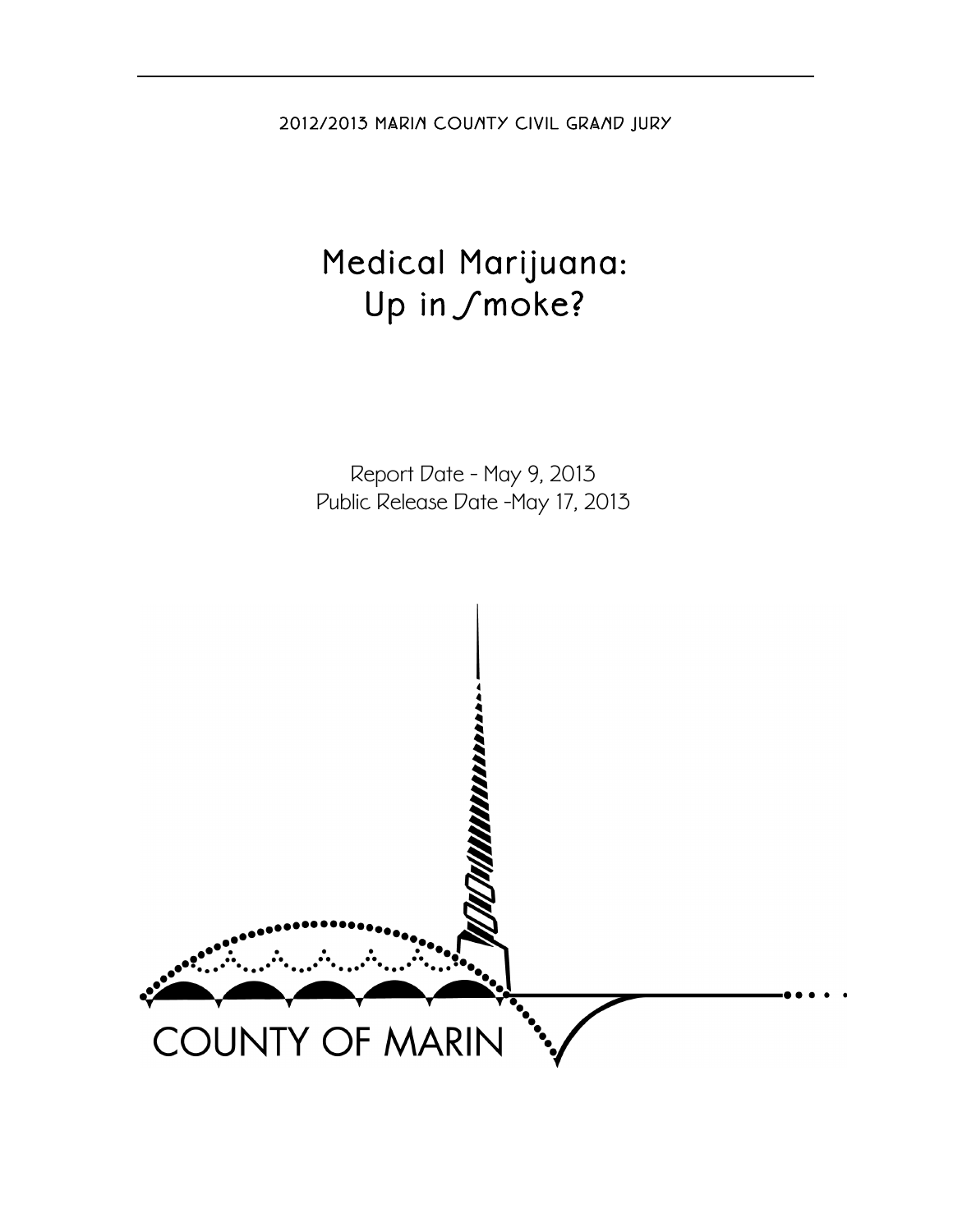## MEDICAL MARIJUANA: UP IN SMOKE?

### **SUMMARY**

Marijuana is the most widely used illicit drug in the United States, and perhaps the most controversial. Just as Prohibition utterly failed to keep Americans from drinking, despite decades of law enforcement and millions of dollars spent on anti-drug education, marijuana is readily available just about anywhere. Advocates claim it alleviates pain and suffering from a variety of illnesses. Opponents insist that marijuana is addictive, impacts the adolescent brain and can be a gateway to more serious drug use.

A recent poll conducted by the PEW Research Center found that 77% of respondents favor the use of medical marijuana for legitimate medical purposes. Despite popular support and the large number of Medical ID cards issued in this county, only one licensed medical marijuana dispensary continues to do business in Marin. In recent years, dispensaries operated in Novato, Kentfield, Sausalito, San Rafael, Fairfax and Corte Madera. All but one has been closed by the passing of moratoriums and bans by local governments or under threat of forfeiture by the federal government.

Marin Holistic Solutions (MHS) in Corte Madera continues to operate and serves 800 patients; however, they will lose their lease in May 2014. Patients may then have to resort to the open market where there is no guarantee of purity or quality. As a result of these closures, the enforcement of federal law in California since 2011 and the conflicting laws and practices in the county, safe access for patients who are medically approved to use marijuana is no longer ensured. The county's response to this situation has been to take a wait and see position. One supervisor stated that medical marijuana is not a priority, and a representative of the County's Department of Health and Human Services stated that they "did not have a dog in this race."

The Grand Jury believes that well-defined oversight by the Board of Supervisors should support patient safety and well being by ensuring properly regulated access to medical marijuana, while continuing to limit recreational use.

The findings in this report are intended to inform; the recommendations are meant to show that regulation of governing bodies is the key to safe access for legally authorized patients.

This report is not to be construed as advocating the use of marijuana for recreational purposes; this is not the Grand Jury's recommendation.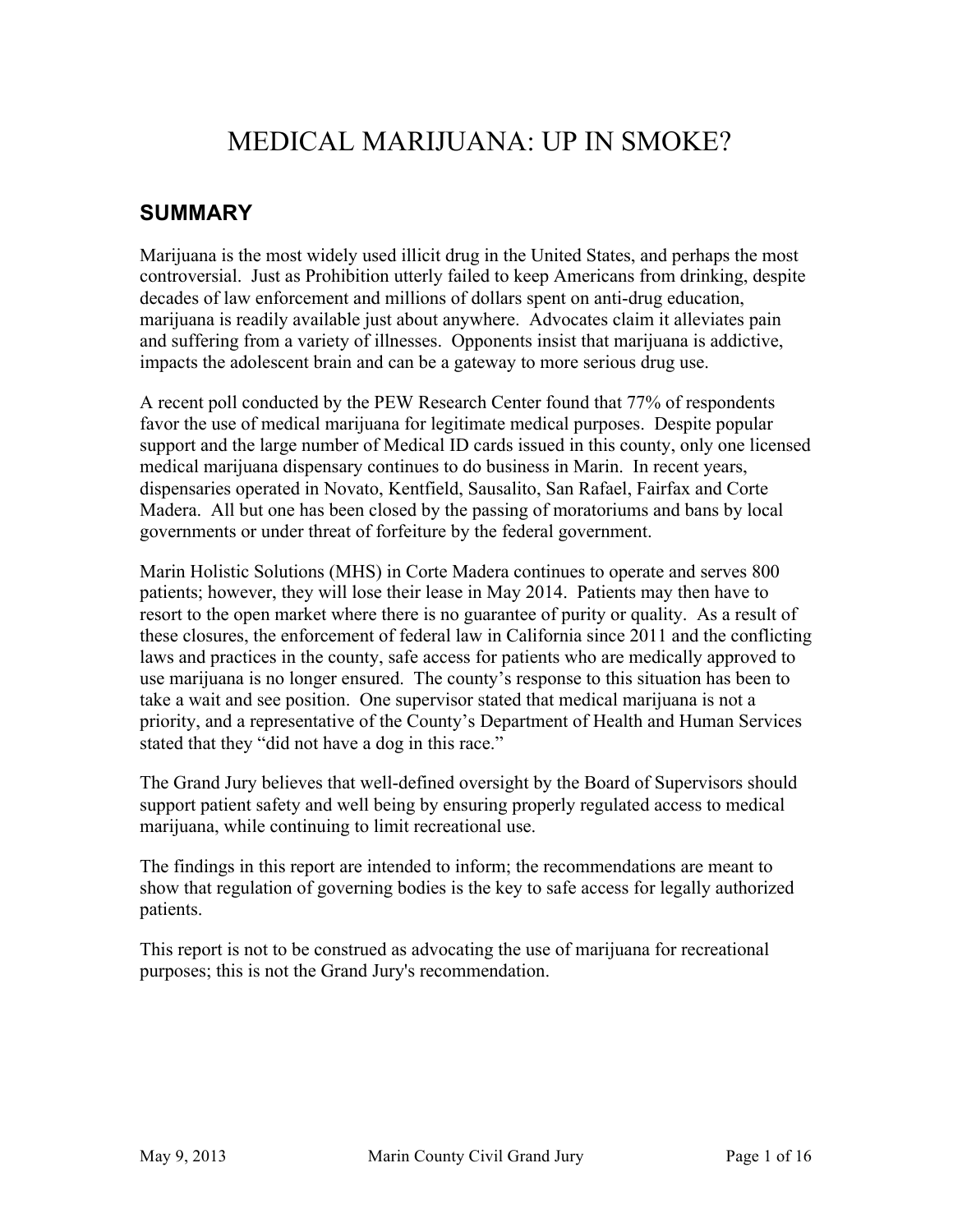### **BACKGROUND**

#### **Federal Laws Restricting Marijuana Usage**

Under the Controlled Substances Act, marijuana has been classified as a Schedule I drug since the Nixon Administration. This is the most restrictive Schedule, classifying marijuana along with drugs such as heroin and Ecstasy, and making it illegal to possess or prescribe it if the following findings have been made:

- ! The drug or other substance has a high potential for abuse
- ! The drug or other substance has no currently accepted medical use in treatment in the United States
- ! There is a lack of accepted safety for use of the drug or other substance under medical supervision

One effect of this Schedule I classification has been to limit scientific research on the potential usefulness or risks of marijuana usage. In the past ten years, there have been only twelve U.S. clinical trials investigating the therapeutic properties of marijuana. 1 For the first time in 20 years, the Federal Court of Appeals for the D.C. Circuit has agreed to hear a challenge to the Drug Enforcement Agency's (DEA) classification of marijuana as a Schedule I drug at the request of Americans for Safe Access (ASA). 2

In 2005, the U.S. Supreme Court upheld the Controlled Substances Act against possession, cultivation and distribution of marijuana even for personal medical use on the advice of a physician. However, this ruling did not change state law, and, following California's example, 14 other states also passed laws decriminalizing medical marijuana. Candidate Barack Obama in 2008 endorsed a hands-off approach to medical marijuana, promising that he would not interfere with state marijuana laws.

In 2009, the Department of Justice (DOJ) issued guidelines to federal prosecutors in states that have authorized the medical use of marijuana, advising *against* prosecution of individuals whose actions "are in clear and unambiguous compliance with existing state laws," noting that the DOJ was committed to making "efficient and rational use" of its limited resources. Perhaps fearing that this would be regarded as a green light, the Office of National Drug Control Policy and the Drug Enforcement Administration quickly issued statements that these guidelines should not be interpreted as the federal government approving the medical use of marijuana.

Nevertheless, the number of medical marijuana dispensaries in California, Oregon, Montana and Michigan all increased rapidly.

<sup>&</sup>lt;sup>1</sup> Cannabis and Regulatory Void, Background Paper and Recommendations, 2011.

<sup>2</sup> ASA is a national organization of over 30,000 patients, medical professionals, scientists and citizens working to create policies that improve access to medical marijuana.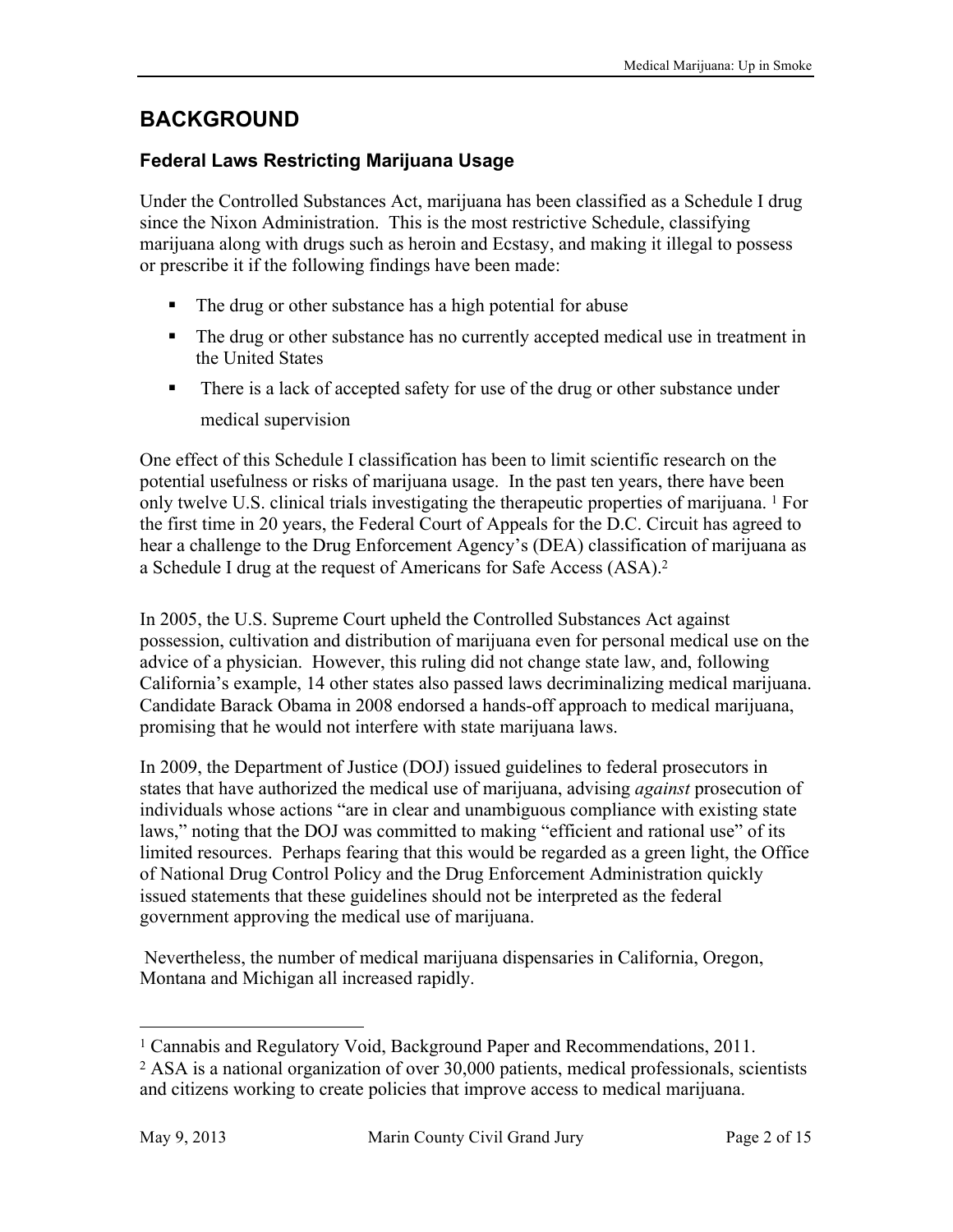In 2011, the DOJ issued a second guideline stating that its earlier directive was not intended to shield large-scale marijuana cultivation from prosecution, "even when these activities purport to comply with state law." U. S. Attorneys took this as permission to prosecute, and a federal crackdown on marijuana dispensaries began with a new strategy – threatening prosecution of landlords who rent to marijuana dispensaries. This was very effective, and created chaos for the medical marijuana industry. In the next eighteen months, it is estimated that 800 marijuana dispensaries in California alone closed their doors. Federal investigators have continued to arrest and prosecute thousands of people a year for medical marijuana offenses.

In spite of the federal crackdown, 18 states and the District of Columbia now allow medical use of marijuana, and in November 2012, Colorado and Washington became the first states to legalize recreational use as well, as a result of voter approval. The response from the DOJ so far has been muted. In December 2012, the Attorney General said that a clarification of policy would come soon, but five months later, there has been no further statement. However, a bill amending the Controlled Substances Act has been introduced in Congress for the first time; if enacted, it would ensure that the Federal Government respects state marijuana laws.

#### **California's Attempts to Regulate Medical Marijuana Usage**

In 1973, Oregon became the first state to decriminalize small-scale marijuana possession, and in 1996, California became the first state to legalize the medical use of marijuana with the passage of Prop 215<sup>3</sup>, also known as the Compassionate Use Act (Appendix A). A fundamental weakness of California's Compassionate Use Act was its failure to address *how* qualified patients could obtain their medication, nor was there any mention of collectives or dispensaries. The Act did not establish any guidelines for law enforcement personnel, or set limits on the amount of marijuana a patient could possess. The vague language gave physicians considerable latitude to recommend the drug for "any other illness for which marijuana provides relief." In contrast to California's weak laws, medical marijuana programs in other states operate on the state level, rather than allowing local governments to pass ordinances or bans, and are more tightly regulated.

In 2003, the California legislature adopted new guidelines for medical marijuana under Senate Bill 420, which took effect on January 1, 2004. Under these guidelines, patients could possess no more than eight ounces of marijuana and/or six mature, or twelve immature, plants. Greater amounts of marijuana could be possessed if a physician approved such quantities. SB 420 also mandated a voluntary medical marijuana patient registry, and the Department of Health Services was directed to issue identification cards for qualified patients and caregivers through County Health Departments.

Another provision of SB 420 allowed for the establishment of collectives or cooperatives to cultivate marijuana for medicinal purposes, but there is no mention of dispensaries. Four years after the passage of this bill, Attorney General Edmund G. Brown, Jr. issued a

 <sup>3</sup> CMA ON-CALL Document #1315. "The Compassionate Use Act of 1996"; The Medical Marijuana Initiative."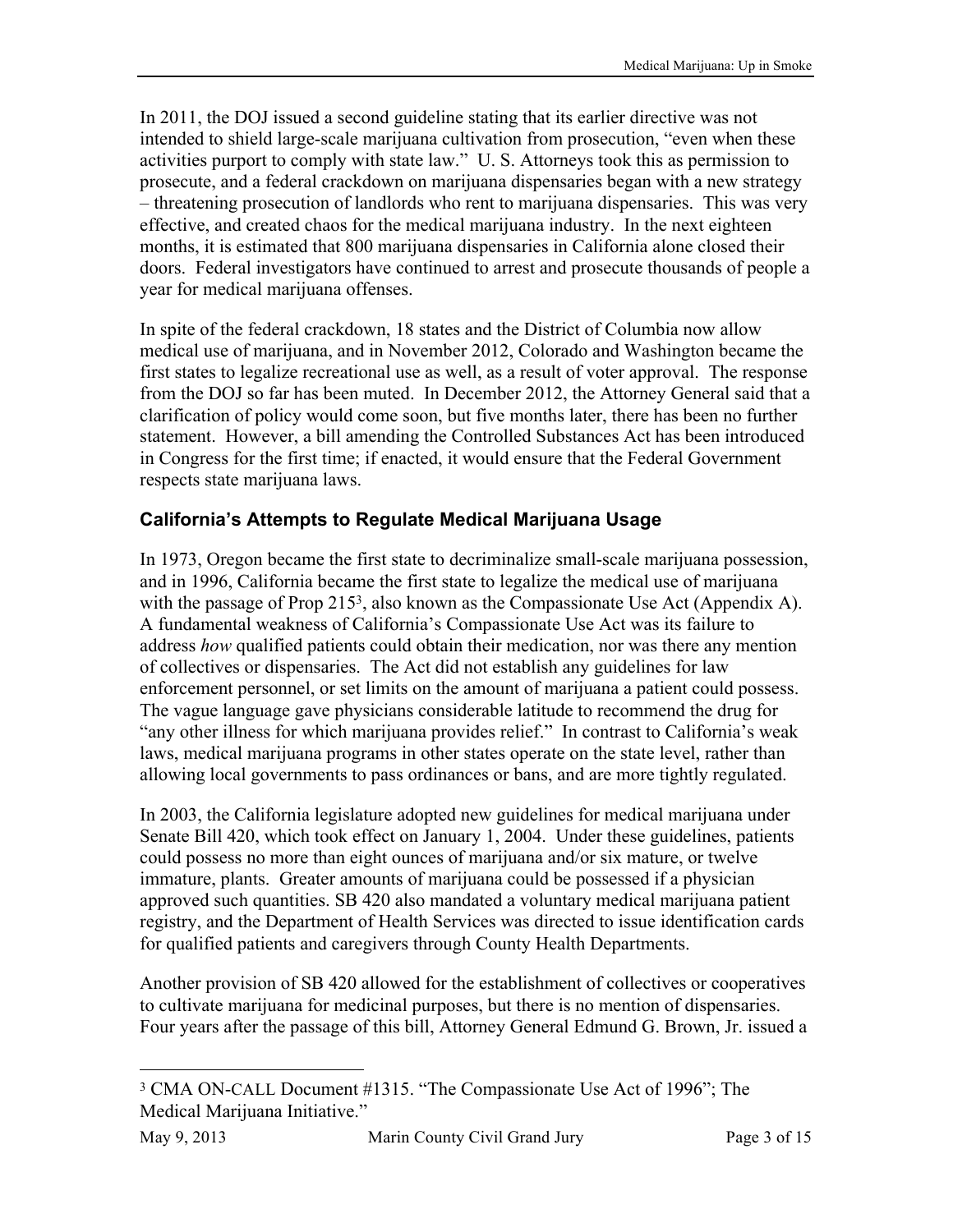document known as the Attorney General's Guidelines, which established rules for the operation of collectives and cooperatives:

- ! Cooperatives and collectives must be non-profit entities
- ! Medical marijuana transactions are subject to sales tax
- Cooperatives and collectives must maintain a ledger of cash transactions
- ! A member's status must be verified and documented in their records
- ! Cooperatives and collectives cannot distribute to, or acquire marijuana from, nonmembers

The Attorney General's Guidelines did address the issue of storefront dispensaries, noting that although they are not recognized as legitimate under the law, they have been operating in California for years. His opinion was that "a properly organized and operated" collective or cooperative that dispenses medical marijuana through a storefront may be legal under California law, if it is in compliance with the guidelines he set forth in this document.

Despite the apparent incongruity between federal and state law, Attorney General Brown argued that there is no legal conflict because California did not "legalize" medical marijuana, but chose to exercise the state's right not to punish certain marijuana offenses when a physician has recommended its use.<sup>4</sup>

In 2010, California voters decisively voted down Proposition 19, a recreational marijuana initiative, but in January 2011, Health and Safety Code 11357 was implemented, downgrading the possession of less than an ounce of marijuana for personal use from a criminal offense to an infraction. It is still a crime to possess any amount if the intent is to sell it. The change in the law resulted in arrests for marijuana possession dropping 86%, from 54,000 in 2010 to 7,800 in 2011, according to the Criminal Justice Statistics Center.<sup>5</sup>

In 2011, another amendment to existing law was enacted as Assembly Bill 1300, that would give cities or other local governing bodies the right to regulate the location, operation or establishment of a medical marijuana cooperative or collective. Although it was intended to remove the legal guesswork for local governments, it has led to more confusion, as cities and counties began exercising their power to ban dispensaries or issue moratoriums on storefront operations, while continuing to look to the state for more guidance and regulation. In 2012, Assembly Member Ammiano and others introduced AB 2312, the Controlled Substances Act. It called for the establishment of a statewide system to regulate and control medical marijuana that would preempt local laws, and require collectives and dispensaries to register with the state, similar to what other states have done. Under this act, a city or county would be required to permit a medical marijuana dispensary for every 50,000 residents. In addition, a state board would

 <sup>4</sup> Guidelines for the Security and Non-Diversion of Marijuana Grown For Medical Use, DOJ, State of California.

<sup>5</sup> Ibid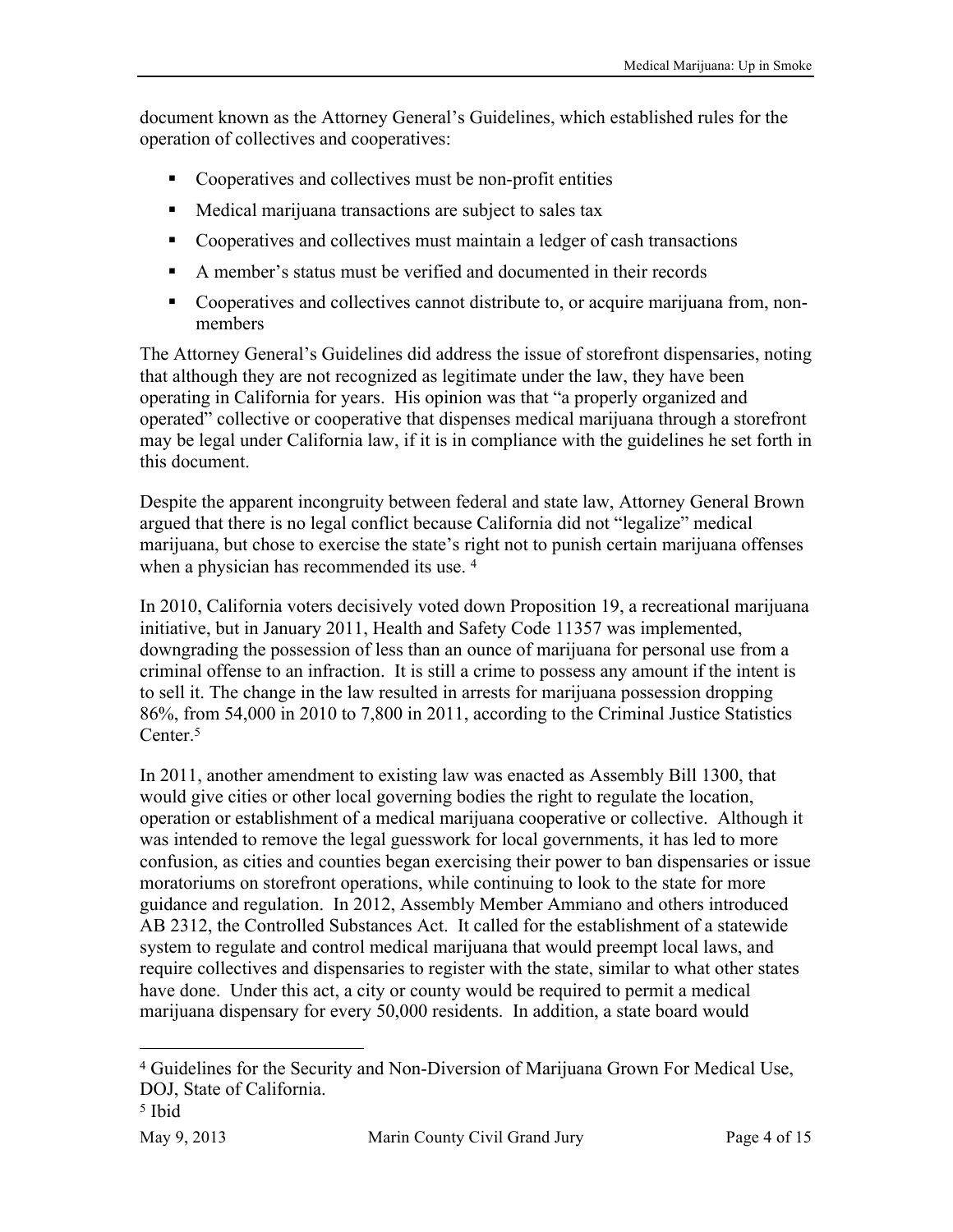regulate the cultivation, processing, manufacturing, testing, transportation, distribution, and sale of medical marijuana. However, AB 2312 was tabled, and its future is unclear.

Recently, Assemblyman Ammiano introduced a second bill, AB 473 that would create a new agency within the state Department of Alcoholic Beverage Control to regulate the supply and sale of medical cannabis, a proposal modeled after Colorado's oversight authority. This bill is still pending.

The bans and moratoriums passed in recent years are now being challenged in courts across the state. The Second District Court of Appeals issued a decision last July that rejected bans on dispensaries imposed by a local municipality. In this case, the Court ruled that state law preempts local law. In January 2013, a federal magistrate ruled that landlords cannot use federal law to evict a medical marijuana dispensary. In February 2013, the California Supreme Court began hearing arguments on these cases to determine whether cities are within their legal rights in banning dispensaries from their jurisdictions despite the voter approved law. On May 6, 2013, their ruling was announced: the rights of local municipalities to ban dispensaries were upheld. This decision will undoubtedly lead to the closing of many dispensaries across the state, and advocates may now shift their efforts to press for full legalization or state regulated control of medical marijuana.

### **APPROACH**

The Grand Jury reviewed the following:

- Prop 215, AB 420, AB 1300 and AB 2650
- **Proposed Assembly Bill 2312**
- ! The Federal government's Controlled Substances Act of 1970
- Ordinances 627, 753, 758, 759 and 760 of the Town of Fairfax
- ! The California State Association of Counties (CSAC) Medical Marijuana Working Group update of 2011
- ! The California Medical Association's Information re: Prop 215
- ! Cannabis and the Regulatory Void, a publication of the California Medical Association (Appendix)
- ! 44 newspaper and magazine articles containing research about medical marijuana
- ! Previous Grand Jury reports on Medical Marijuana in San Luis Obispo County and San Diego County
- ! Online sites advertising delivery services for medical marijuana

The Grand Jury interviewed the following:

- **Example 2** County Department of Health and Human Services staff
- ! A member of the Board of Supervisors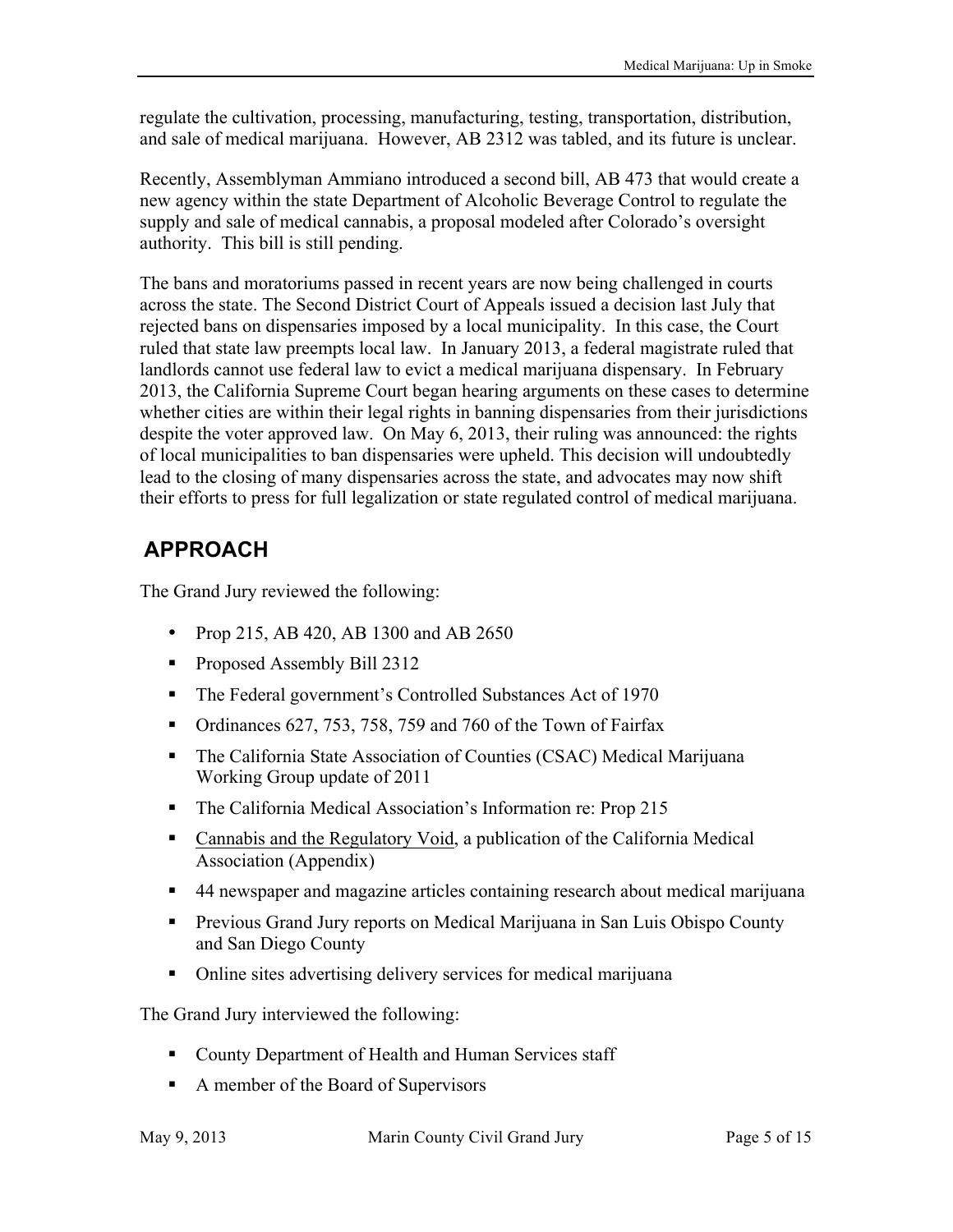- ! A local attorney who specializes in medical marijuana cases
- ! A local physician who specializes in substance abuse, and a physician who advocates legalizing cannabis
- ! The Community Relations Director of a brick and mortar dispensary

The Grand Jury also attended a city council meeting where a ban on dispensaries was being debated, visited a storefront dispensary and conducted a survey of county city managers for information about local ordinances re: medical marijuana dispensaries.

### **DISCUSSION**

Marin County has a long history of sympathetic support for medical marijuana. In 1992, years before Prop 215 became California law, the County Drug and Alcohol Board was instrumental in helping the Compassionate Use Act gain support, and the Board of Supervisors passed an ordinance expressing compassion for the ill people of Marin whose suffering is alleviated by medical marijuana use. However, this ordinance made no allowance for the establishment of dispensaries, and medical marijuana has now become a politically volatile issue, which may explain in part why the BOS has been reluctant to take a stand.

Marin's Vital Statistics Bureau began issuing Medical Marijuana ID cards in 2001, prior to the passage of Senate Bill 420.

Medical authorizations and the medical license of the authorizing physician are verified by staff. They take an ID card photo, pass on the request for the card to Sacramento, process fees and maintain records of the applications. The fee is \$56.50 for Medi-Cal beneficiaries and \$113 for all other applicants. For Medi-Cal beneficiaries, \$33 goes to the state and \$23.50 goes to the County. For all others, \$66 goes to the state and \$47 to the County. The card is good for one year; for renewal, a new application is required. Applicants must be residents of the county to qualify. There is no provision for checking criminal records. The primary use of the ID card is to provide information to law enforcement officers if an individual is found to possess marijuana. A check of the statewide computer registry would verify that possession is authorized. It is not, however, mandatory to obtain an ID card. By law, all that is required for a patient to buy or possess medical marijuana is a letter of authorization from a California licensed physician. Physicians may not *prescribe* marijuana.

The Bureau, part of the Department of Health and Human Services, does not maintain a list of dispensaries or give any advice to applicants about where to obtain medical marijuana. Its role is strictly administrative. The Health Department does not monitor, test or regulate medical marijuana for public health concerns, so the amount of contaminants, pesticides and the potency of the drug is not addressed. There are no mandatory labeling standards, so what constitutes a "dose" varies according to the dispensary. There are no warning labels on medical marijuana, as there are on cigarettes and alcohol. Since the program began, the Marin Vital Statistics Bureau has issued more than 6,000 cards. However, accurate usage estimates cannot be made because of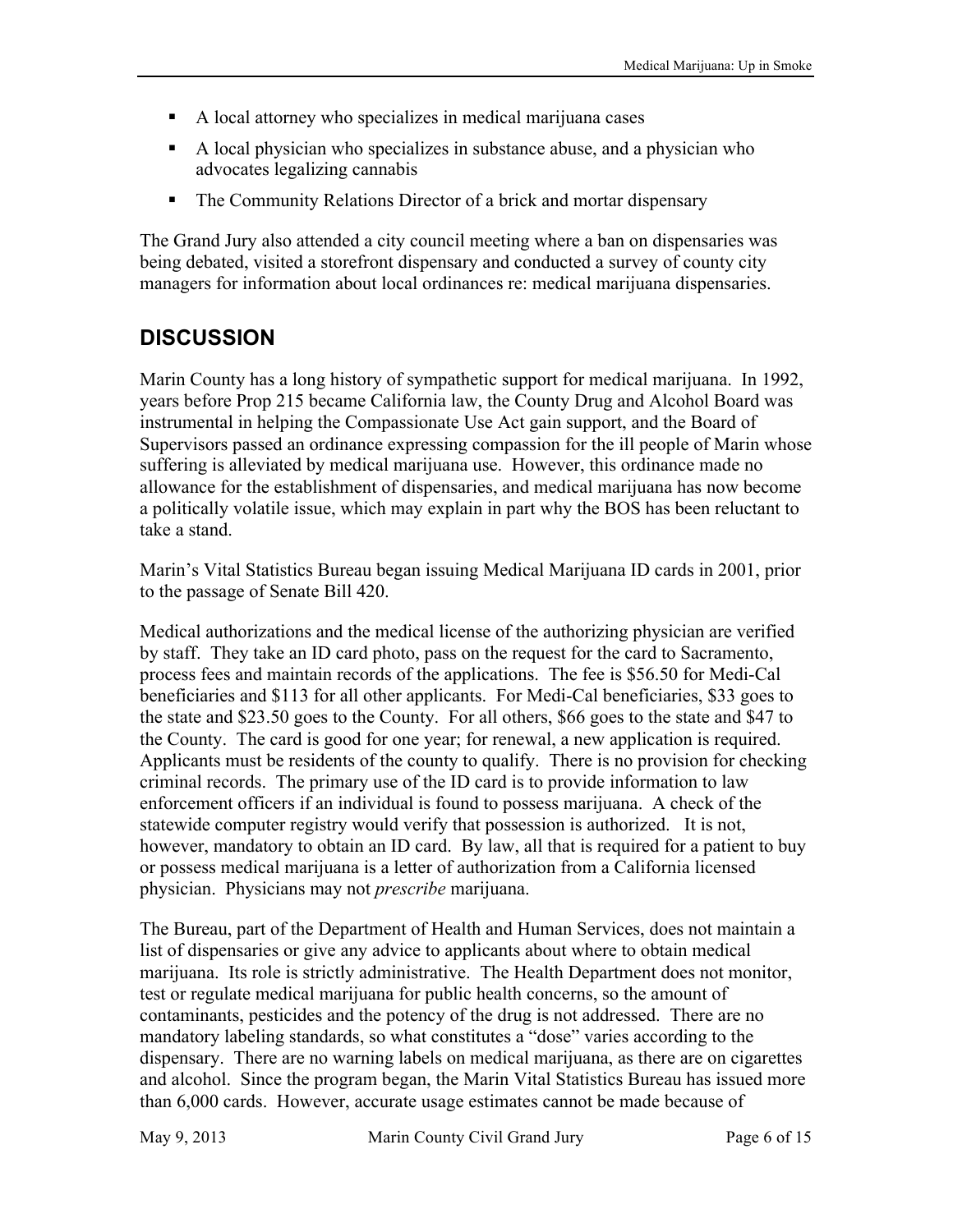unregulated mobile delivery services to our community and the availability of marijuana in other counties.

After the passage of the Compassionate Use Act, which Marin residents approved by 73% of the vote, Fairfax became the first town in Marin County and indeed, the state, to issue a permit allowing the establishment of a storefront dispensary within town limits. The Marin Alliance for Medical Marijuana received its permit and business license in 1998, allowing it to sell medical marijuana to patients, after the owner met with the police chief and planning commission and agreed to 84 conditions. These included paying a sales tax, designating a location for a dispensary, and setting standards for the size, operating hours, record keeping, staffing levels and security plans. Marin Alliance continued to operate successfully in Fairfax for 13 years, and was considered a model for other dispensaries in the state. Town officials acknowledged that the dispensary followed the rules and was in the top 10% of tax paying businesses. The town removed 12 of the original conditions in 2001. In 2010, the owner requested a relaxation of 40 more restrictions, including allowing it to start home delivery services, due to the competition it was facing from other clubs, some unlicensed, which were delivering marijuana to Fairfax residents. The Planning Commission agreed to remove or modify more of the conditions, and allowed Marin Alliance to begin making deliveries, with the stipulation that the dispensary carry insurance indemnifying the town from liability. In 2011, after intense pressure and threats of lawsuits from the federal government, Marin Alliance closed its doors.

#### **The NIMBY Effect (Not in My Backyard)**

Despite the support from voters for medical marijuana and genuine sympathy for people who are suffering, some fear that dispensaries will attract a criminal element to their neighborhood or encourage recreational usage of marijuana by youth. In the past three years, three major studies, including one by the National Institutes of Health, have concluded that there is *no* increase in crime in the neighborhoods around dispensaries. Nevertheless, local governments have responded to citizens' misgivings by choosing one or more of the following strategies to control the establishment or proliferation of medical marijuana dispensaries:

- Enactment of moratoriums
- **Bans**
- **Example 1** Zoning and land use codes

Mill Valley banned dispensaries in 2005. San Rafael and Larkspur also passed bans, and both Tiburon and Novato prohibit land use not in compliance with state or federal law. Nevertheless, two dispensaries were allowed to operate in Novato because they opened before the city first adopted a moratorium. Both have since been closed by the federal regulators, and in 2012 Novato also joined the other cities banning dispensaries. Although Sausalito had a moratorium on dispensaries, Caregiver Compassion Group challenged this, opening a dispensary without a permit in 2009. They have since closed their doors. Dispensaries in Kentfield and Santa Venetia were shut down. Two medical marijuana clubs – Marin Holistic Solutions, and Going Green - operated in Corte Madera,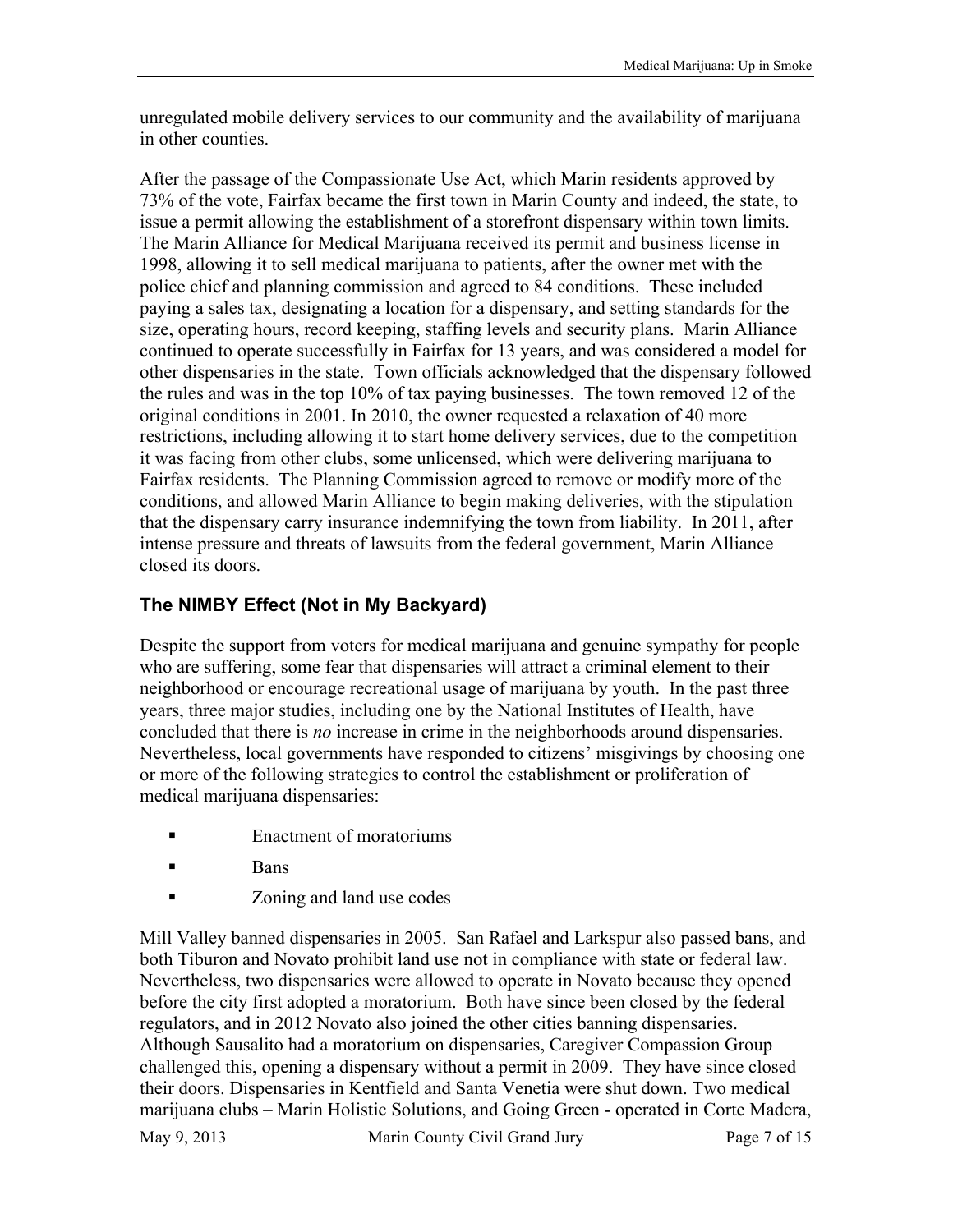but Going Green, which had only a one year lease, left after being threatened with cease and desist orders by the town. Marin Holistic Solutions became the last dispensary standing after reaching an agreement with the town that allowed it to temporarily operate a collective and dispensary until Spring 2014 with the following conditions attached:

- No person under the age of 21 years would be permitted entry or provided with medical marijuana. Only patients or primary caregivers who possess a valid California Medical Marijuana ID card or a written recommendation from a physician may purchase marijuana
- ! Video cameras had to be installed recording all activities occurring on the premises, and must be provided to law enforcement officials in response to a warrant
- ! A professionally monitored burglar alarm system was to be installed
- ! No alcoholic beverages or weapons and no loitering in the parking lot are allowed; no off-site deliveries to medical marijuana are permitted
- **Exterior signage was prohibited**

During an onsite visit to Marin Holistic Solutions (MHS), which operates discreetly out of an office complex in Corte Madera, Grand Jury members observed the tight security measures and were given a copy of the Membership Agreement all patients must sign, as well as a Code of Conduct they must adhere to. New patients are warned that any medical marijuana obtained through the collective must not be shared, sold or otherwise distributed, and that the dispensary will cooperate with police in investigations of any unauthorized sales. Central Marin Police have inspected the dispensary and the chief of police reports that there has been no increase in crime in the area. MHS pays sales taxes and business license fees as well as a gross receipts tax of 1.4% to the city. Their products are tested by Halent Laboratories for mold, fungus or pesticides. Those strains that don't pass the test are not sold.

At present, the dispensary serves 800 patients from all over the county. The average age of these patients is 40 years, and approximately half of them report that this is their first experience with cannabis. Some patients were referred by their oncologists; others by family practice physicians or internists. The marijuana, which is always referred to as medicine, is available in many forms, including teas, pills, concentrates and edible products. Some forms of cannabis do not produce any psychoactive "high" at all, allowing patients to drive and function at work.

#### **The Gray Market: Online Dispensaries**

As landlords and federal regulators close down storefront dispensaries, online dispensaries that deliver marijuana to one's door appear to be flourishing. A Google search turned up 98 online businesses that deliver to the Bay Area seven days a week. Many are legitimate and well intentioned. Other websites, with names like Inner High, Granny Purps, and Yogajuana are clearly not trying to appeal to oncology patients. These "gray market" operations have slick web sites; they offer promotions and feature menus with colorfully titled strains such as Trainwreck, Purple Monkey and Grape Ape.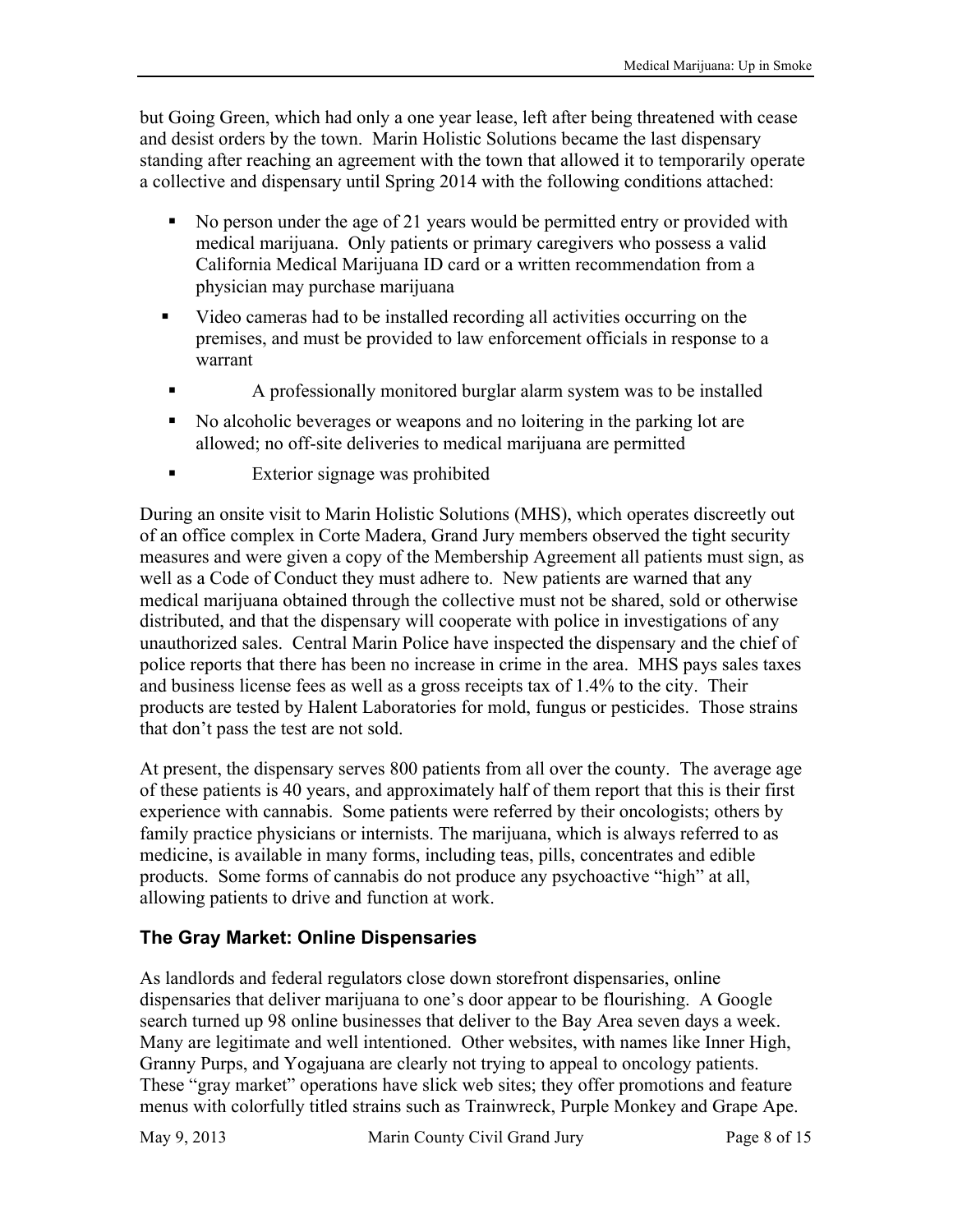Most promise high-grade contaminant-free medical marijuana, and some list conditions whose symptoms, they claim, can be treated with marijuana, including Epilepsy, Autism, Bipolar Disorder and Attention Deficit Hyperactivity Disorder (ADHD). These mobile delivery services are often unregulated and there is no guarantee that their products are safe since no state or county laws require testing. Sales tax revenue is supposed to go to the local jurisdiction where the customer is located, but this may or may not happen. Delivery services without a fixed place of business in Marin County are subject to a flat rate tax, but mobile delivery services typically use unmarked vans and often deal in cash.

Undoubtedly, there are many who obtain a Medical Marijuana ID card for recreational, rather than medical, use. Some opponents speculate that as many as 80% of users fall into this category, although these numbers are impossible to verify. For those who are sick, elderly or unable to get around easily, there are few options available in Marin to obtain medication their physician has recommended to relieve their symptoms, and access has been increasingly limited. With only one storefront dispensary left, patients have to travel from all over the county to obtain medication, at whatever price the dispensary decides to charge. When Marin Holistic Solution's lease expires next year, this option will no longer exist, and patients will either have to travel to another county, grow their own plants – as long as they don't live too near a school or park – or use a home delivery service, which entails risks. As one official put it, " I would never refer my 94 year old grandmother to a delivery service."

#### **Current Laws Conspire to Confuse**

Medical marijuana is illegal under Federal law, but it is legal under the laws of California and seventeen other states. Marijuana has accepted medical applications, according to the California Medical Association, and California physicians routinely authorize it for a variety of medical ailments. The CMA has recommended that marijuana be removed from the list of Schedule I controlled substances in order to encourage research into its potential uses, and to subject marijuana to the same oversight and quality control that exist for alcohol, tobacco and food products.

California voters enacted the Compassionate Use Act of 1996, allowing seriously ill people to obtain, grow and use marijuana for medical purposes when authorized by a physician. However, exactly how to go about obtaining the medicine has always been unclear. There are no sanctioned drug trials, no diagnostic manuals explaining dosages, no guidelines for choosing the best delivery system for a particular condition. Inhalants? Tea infusions? Brownies?

Today, the policies, procedures and laws regarding dispensaries are confusing and conflicting, and have been subject to variations in interpretation by cities and counties throughout the state. Marin has never had more than seven dispensaries, while San Jose currently has 110, which, although unlicensed, pay a 7% business tax to the city. The approach San Jose and other cities have taken is to tolerate the dispensaries that are good neighbors, pay their taxes, and fly under the radar. The California Supreme Court's decision will gratify opponents of medical marijuana but leaves many patients with even fewer legal options. The rights of patients authorized to use medical marijuana in our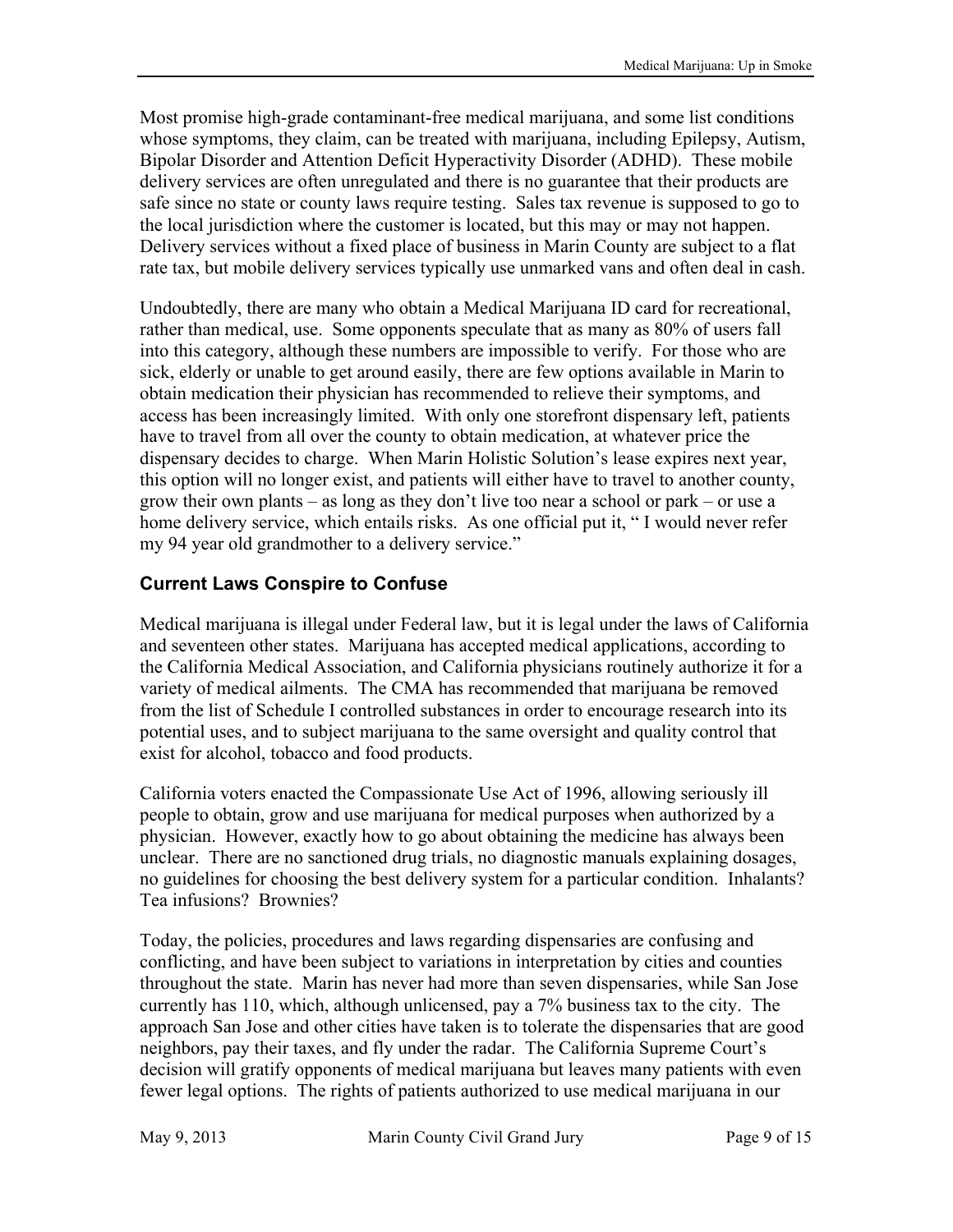county are not being safeguarded. The Grand Jury is concerned that closure of the dispensaries in Marin County deprives legitimate medical marijuana patients access to marijuana in their communities, and forces them to travel out of their communities or obtain marijuana through online services.

### **FINDINGS**

F1: The Compassionate Use Act of 1996 was overwhelmingly supported by 73% of Marin voters, and more than 6000 residents have applied for Medical Marijuana ID cards. County oversight is needed to protect the rights and safety of those residents who have legal authorization to purchase medical marijuana.

F2: Medical marijuana edible products are not regulated by the County's Department of Health and Human Services; therefore, there is no guarantee that the products are safe.

F3: Medical marijuana mobile delivery services without a fixed Marin County business address should be subject to a flat rate license tax.

F4: Since 2011, all but one medical marijuana dispensary in the county have been closed. One dispensary, already serving 800 patients, cannot adequately meet the needs of a county this size.

### **RECOMMENDATIONS**

#### **The Grand Jury Recommends that:**

R1: The Board of Supervisors respect the will of the voters and the intentions of the Compassionate Use Act by using its authority to uphold access to medical marijuana within the county. Compassion without action is not enough.

R2: The County Department of Health and Human Services establish standards for edible medical marijuana sold in Marin County.

R3: The Board of Supervisors, in concert with law enforcement, the Planning Commission, and representatives from the Alcohol and Drug Advisory Board, develop a viable set of ordinances for Medical Marijuana Dispensaries in the unincorporated areas of the County.

### **REQUEST FOR RESPONSES**

Pursuant to Penal code section 933.05, the Grand Jury requests responses from the following governing bodies:

- County Board of Supervisors: R1, R3
- Director of County Department of Health and Human Services, R2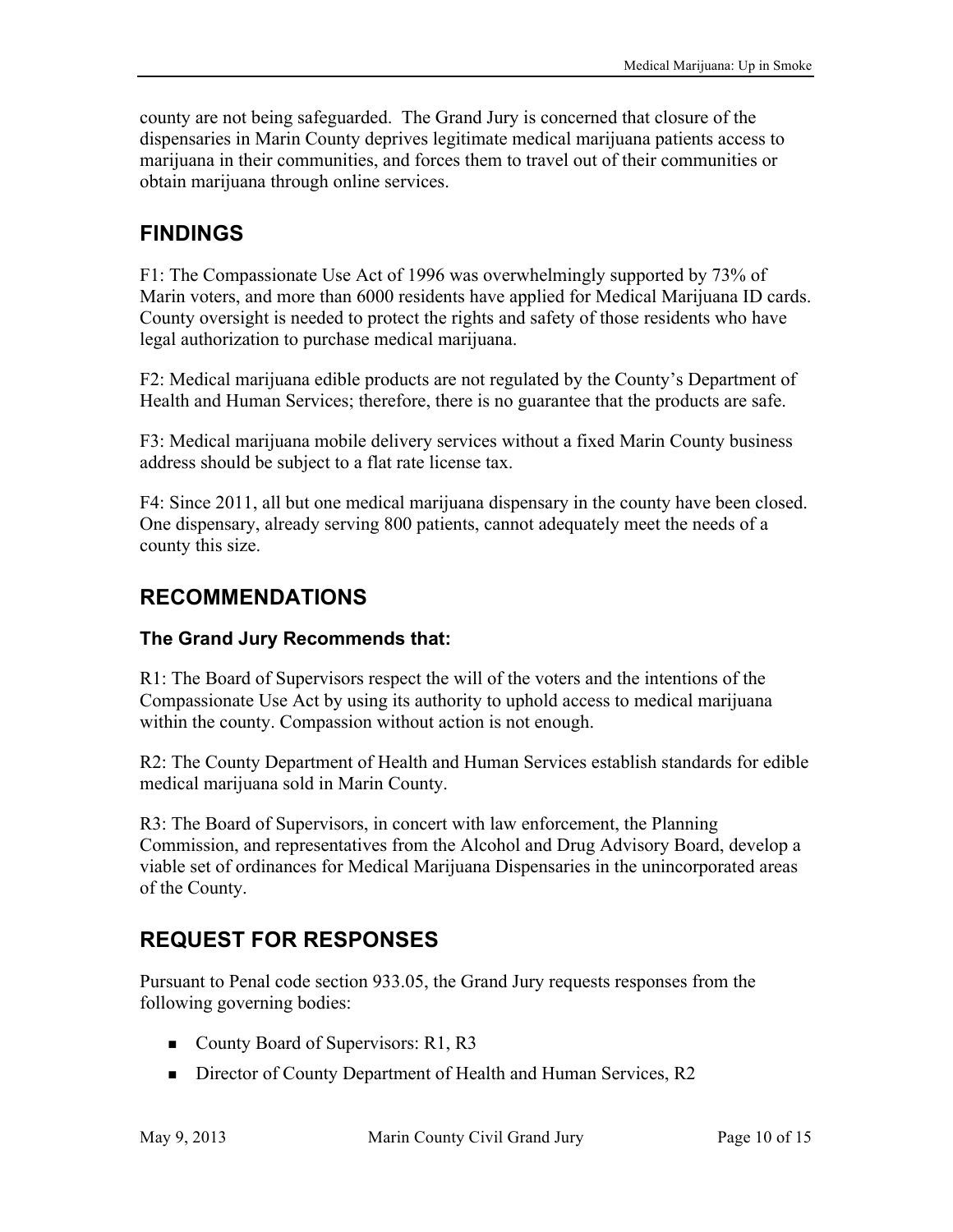The governing bodies indicated above should be aware that the comment or response of the governing body must be conducted subject to the notice, agenda and open meeting requirements of the Brown Act (GJ Text)

### **BIBLIOGRAPHY**

- $\blacksquare$  AMA Code of Ethics, Opinion s 1.02
- California Senate Bill 420 (HS 11362.7), Medical Marijuana Implementation, 21003
- Cannabis and the Regulatory Void, CMA, 2011
- " Guidelines for the Security and Non-Diversion of Marijuana Grown for Medical Use, August, 2008
- Medical Marijuana in San Diego, San Diego County Grand Jury, 2009/2010
- Out of Sight, Our of Mind: Medical Marijuana in San Luis Obispo County, San Luis Obispo County Grand Jury, 2012
- The Politics of Medical Marijuana, A Question of Compassion, San Diego County Grand Jury, 2004/2005
- **Proposition 215: Text of Proposed Law, Health & Safety Code, 1996**
- Senate Bill 420, Medical Marijuana, Legislative Counsel's Digest, 2003

Reports issued by the Civil Grand Jury do not identify individuals interviewed. Penal Code Section 929 requires that reports of the Grand Jury not contain the name of any person or facts leading to the identity of any person who provides information to the Civil Grand Jury.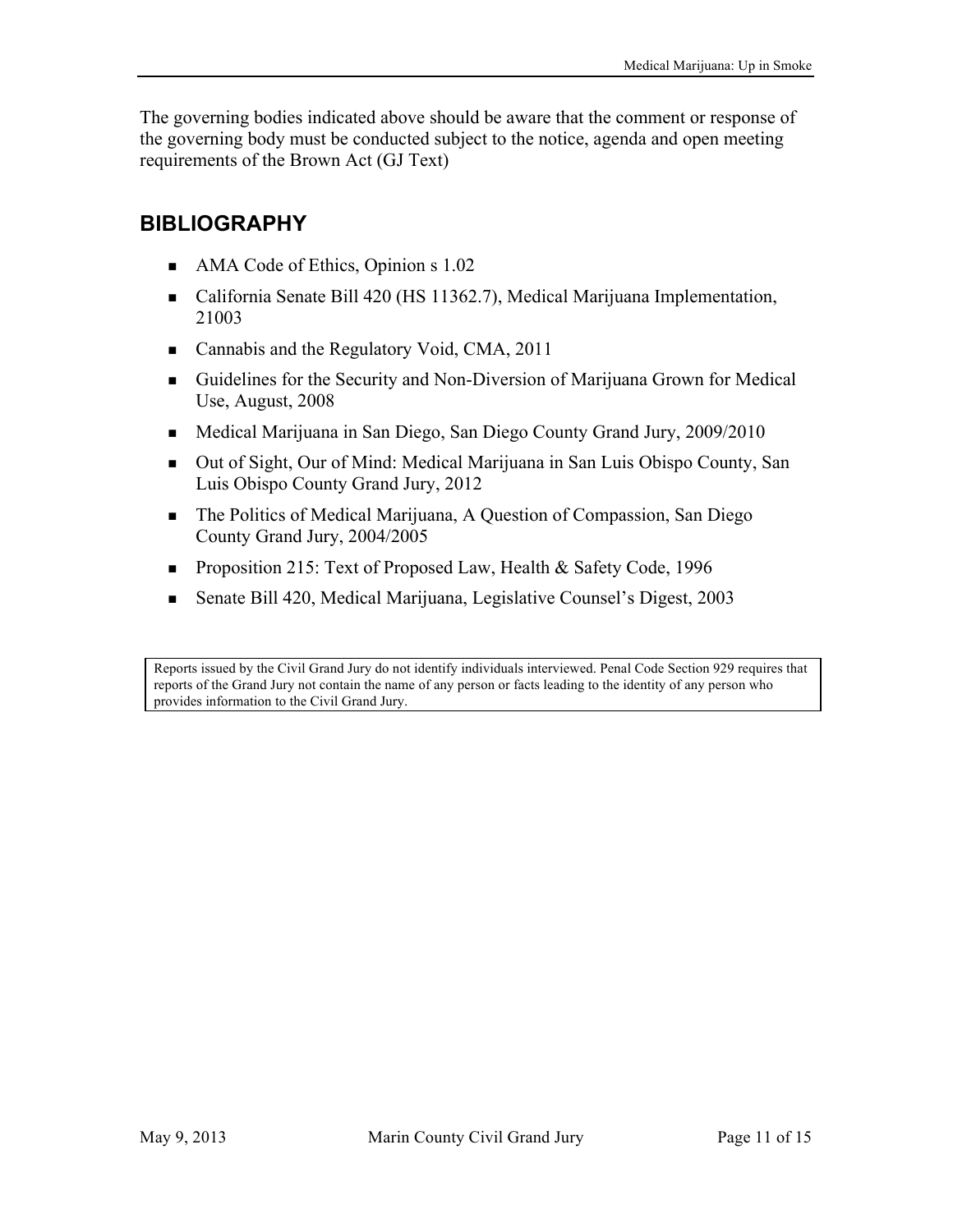#### **APPENDIX A**

Proposition 215: Text of Compassionate Use Act of 1996

### **Proposition 215: Text of Proposed Law**

This initiative measure is submitted to the people in accordance with the provisions of Article II, Section 8 of the Constitution.

This initiative measure adds a section to the Health and Safety Code; therefore, new provisions proposed to be added are printed in italic type to indicate that they are new.

#### PROPOSED LAW

SECTION 1. Section 11362.5 is added to the Health and Safety Code, to read:

11362.5. (a) This section shall be known and may be cited as the Compassionate Use Act of 1996.

(b)(1) The people of the State of California hereby find and declare that the purposes of the Compassionate Use Act of 1996 are as follows:

(A) To ensure that seriously ill Californians have the right to obtain and use marijuana for medical purposes where that medical use is deemed appropriate and has been recommended by a physician who has determined that the person's health would benefit from the use of marijuana in the treatment of cancer, anorexia, AIDS, chronic pain, spasticity, glaucoma, arthritis, migraine, or any other illness for which marijuana provides relief.

(B) To ensure that patients and their primary caregivers who obtain and use marijuana for medical purposes upon the recommendation of a physician are not subject to criminal prosecution or sanction.

(C) To encourage the federal and state governments to implement a plan to provide for the safe and affordable distribution of marijuana to all patients in medical need of marijuana.

(2) Nothing in this section shall be construed to supersede legislation prohibiting persons from engaging in conduct that endangers others, nor to condone the diversion of marijuana for nonmedical purposes.

(c) Notwithstanding any other provision of law, no physician in this state shall be punished, or denied any right or privilege, for having recommended marijuana to a patient for medical purposes.

(d) Section 11357, relating to the possession of marijuana, and Section 11358, relating to the cultivation of marijuana, shall not apply to a patient, or to a patient's primary caregiver, who possesses or cultivates marijuana for the personal medical purposes of the patient upon the written or oral recommendation or approval of a physician.

(e) For the purposes of this section, ''primary caregiver" means the individual designated by the person exempted under this section who has consistently assumed responsibility for the housing, health, or safety of that person.

SEC. 2. If any provision of this measure or the application thereof to any person or circumstance is held invalid, that invalidity shall not affect other provisions or applications of the measure that can be given effect without the invalid provision or application, and to this end the provisions of this measure are severable.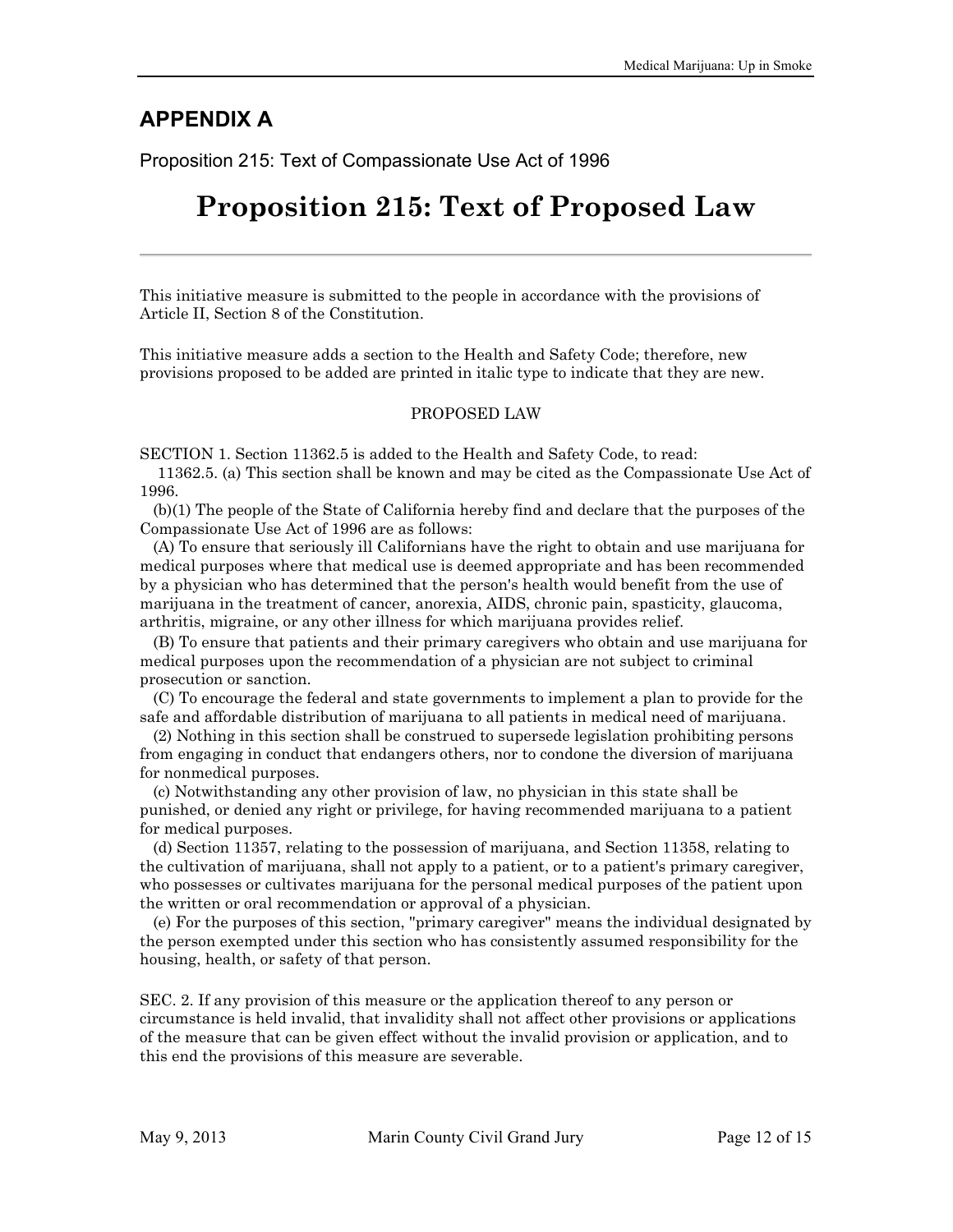**EXHIBITS 1 and 2** (Source: Marin Holistic Solutions)



### 1. Referring Physicians by Specialty

2. Numbers of Patients - Geographic source

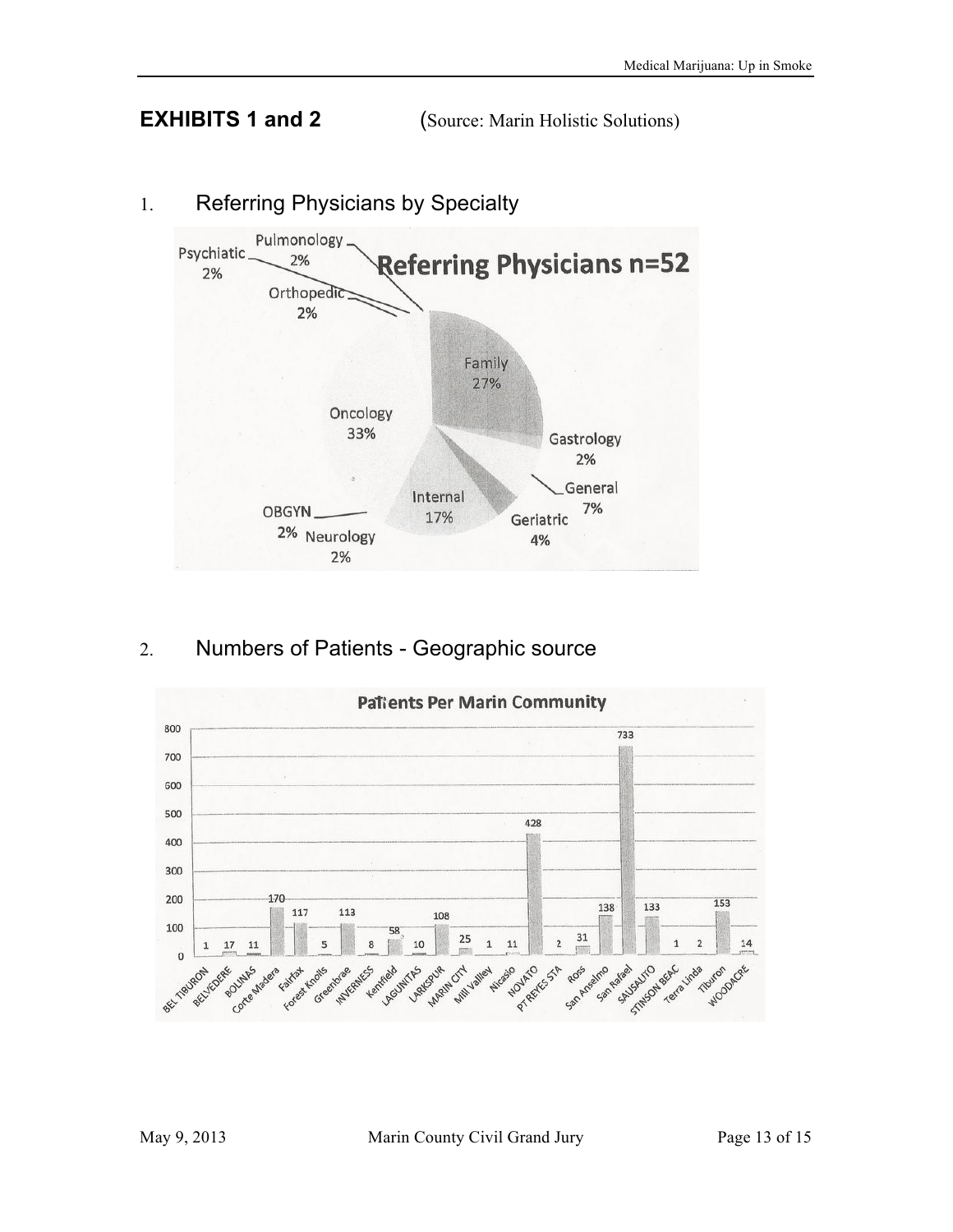#### **EXHIBIT 3** DESCRIPTION OF MEDICAL APPLICATIONS FOR THE DIFFERENT STRAINS OF CANNIBIS



#### **EXHIBIT 4** COLLECTIVE CODE OF CONDUCT

- ! Cell phones, cameras, audio and video recorders may not be brought into or used in the facility.
- Never consume marijuana in or around the premises, in a car or where smoking is prohibited.